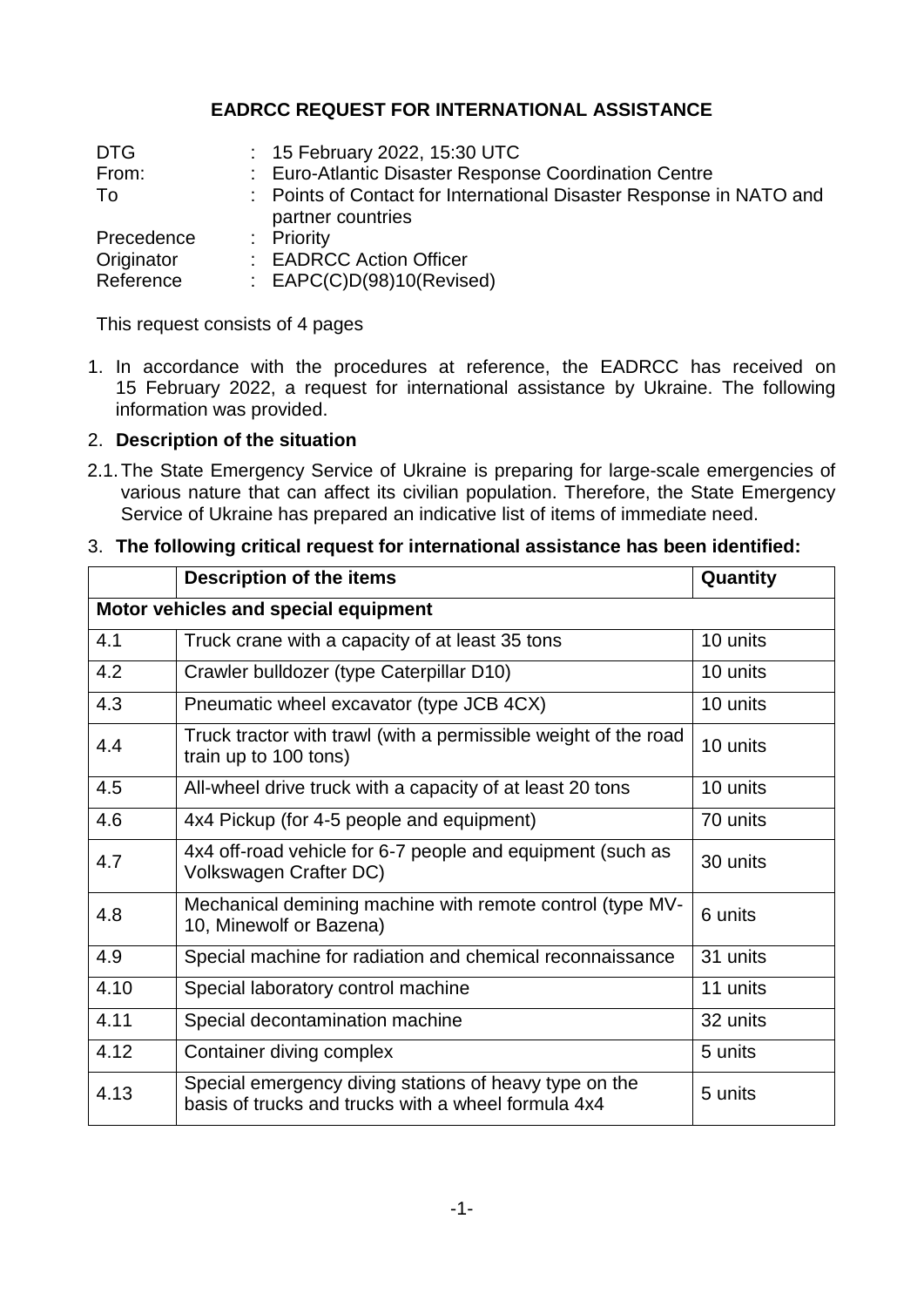| 4.14                                                               | Special emergency diving stations of light type on the basis<br>of lorries with wheel formula 4x2, 4x4                                                   | 15 units    |  |
|--------------------------------------------------------------------|----------------------------------------------------------------------------------------------------------------------------------------------------------|-------------|--|
| 4.15                                                               | Inflatable boat with engine (for 5-6 people)                                                                                                             | 760 units   |  |
| <b>Special tools and equipment</b>                                 |                                                                                                                                                          |             |  |
| 4.16                                                               | Means of searching for explosive objects at a depth of 0.6m                                                                                              | 107 units   |  |
| 4.17                                                               | Means of searching for explosive objects at a depth of 3m                                                                                                | 80 units    |  |
| 4.18                                                               | Means of searching for explosive objects at a depth of 6m                                                                                                | 80 units    |  |
| 4.19                                                               | Underwater metal detector                                                                                                                                | 11 units    |  |
| 4.20                                                               | Compressor with a working pressure of 300 bar with a set of<br>spare parts for filling cylinders with compressed air                                     | 400 units   |  |
| 4.21                                                               | Motor-pump for firefighting (with productivity not less than<br>2000 l/min)                                                                              | 30 units    |  |
| 4.22                                                               | Thermal imager for firefighters                                                                                                                          | 30 units    |  |
| 4.23                                                               | Diesel electric generator with cable network (power not less<br>than 400 kW)                                                                             | 50 units    |  |
| 4.24                                                               | Fire hoses pressure head Ø 32 mm type T                                                                                                                  | 10,000 m    |  |
| 4.25                                                               | Fire hoses pressure head $\varnothing$ 51 mm type T                                                                                                      | 70,000 m    |  |
| 4.26                                                               | Fire hoses pressure head $\varnothing$ 77 mm type T                                                                                                      | 70,000 m    |  |
| 4.27                                                               | <b>Fire barrels</b>                                                                                                                                      | 1,000 units |  |
| 4.28                                                               | Mobile means of indirect heating for space heating on liquid<br>fuel                                                                                     | 30 units    |  |
| 4.29                                                               | Pumping stations with a capacity of at least 6000 l/min. with<br>a set of sleeves                                                                        | 100 units   |  |
| 4.30                                                               | Motor pumps with a capacity of at least 600 I/min. with a set<br>of sleeves                                                                              | 100 units   |  |
| 4.31                                                               | Filter stations with a capacity of at least 10,000 liters per<br>day, with tanks for storage of clean and polluted water and<br>consumables and reagents | 80 sets     |  |
| 4.32                                                               | Light mast - 30 units diesel generator (power 100-150 kW)                                                                                                | 20 units    |  |
| 4.33                                                               | Diesel electric generator (power 100-150 kW)                                                                                                             | 20 units    |  |
| Infrastructure, construction and repair work, temporary structures |                                                                                                                                                          |             |  |
| 4.34                                                               | Construction of the logistics centre MRC SHR SES<br>(at the address: Kyiv region, Obukhiv district, Kozyn village)                                       | 1 unit      |  |
| 4.35                                                               | Field camp with autonomous livelihood to accommodate<br>250-300 people, in vehicles for transportation                                                   | 55 units    |  |
| 4.36                                                               | Tank trucks for drinking water supply                                                                                                                    | 25 units    |  |
| <b>Equipment and personal protection means</b>                     |                                                                                                                                                          |             |  |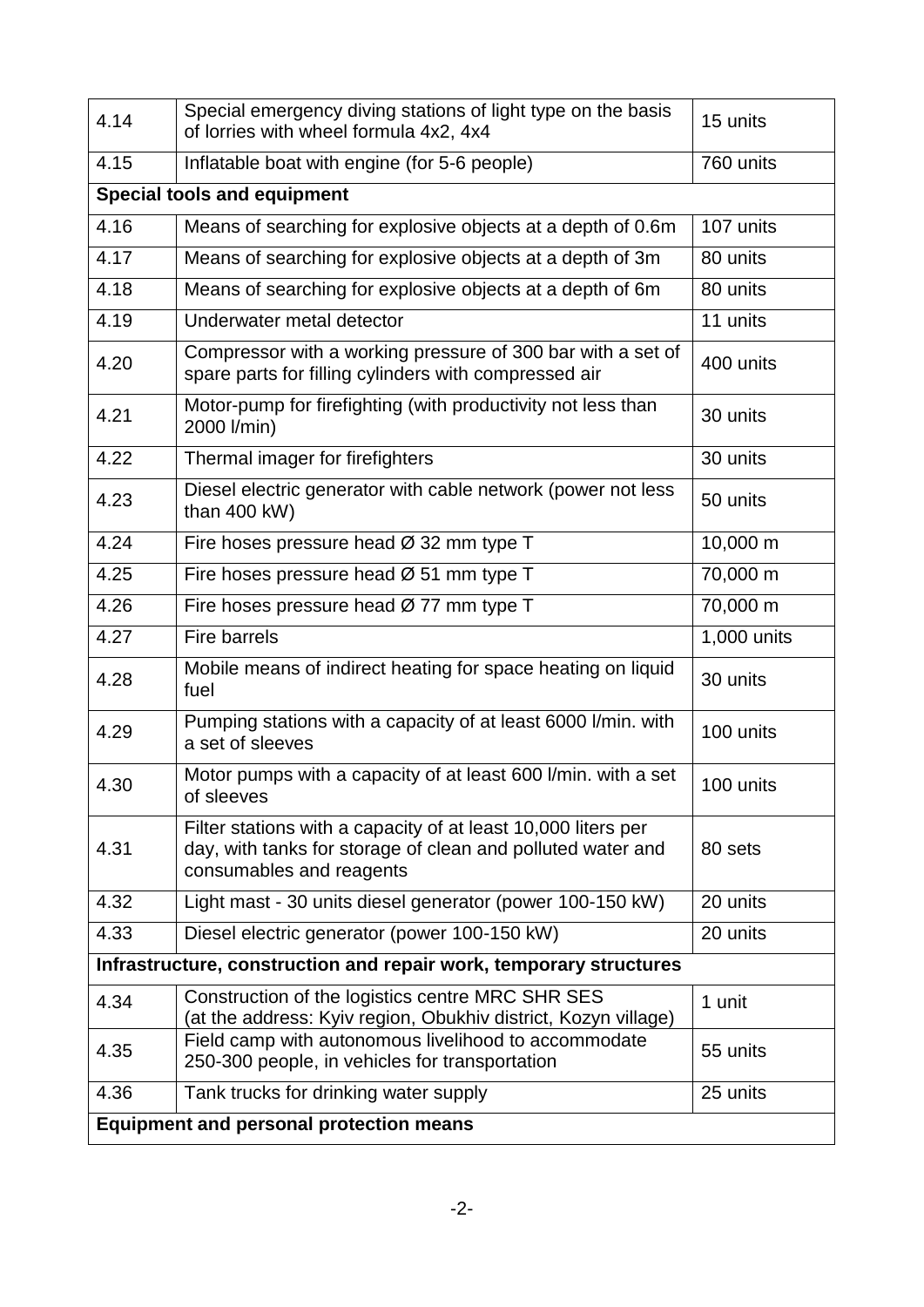| 4.37                    | Explosion-proof suit (type EOD - 9)                                                  | 20 units      |  |
|-------------------------|--------------------------------------------------------------------------------------|---------------|--|
| 4.38                    | Breathing apparatus with compressed air, 300 bar                                     | 4,000 units   |  |
| 4.39                    | Individual dosimeters                                                                | 31,000 units  |  |
| 4.40                    | Filtering gas masks with a combined filter                                           | 54,000 units  |  |
| 4.41                    | Chemical protection suits (light type)                                               | 70,000 pieces |  |
| 4.42                    | Special protective clothing for firefighters with equipment                          | 6,400 sets    |  |
| 4.43                    | Special shoes for firefighters                                                       | 10,000 pairs  |  |
| 4.44                    | Firefighter's helmet                                                                 | 5,300 units   |  |
| 4.45                    | Firefighter's gloves                                                                 | 11,200 pairs  |  |
| 4.46                    | Protective gloves for the rescuer                                                    | 22,000 pairs  |  |
| 4.47                    | Firefighter's balaclavas                                                             | 22,000 units  |  |
| 4.48                    | Diving wetsuit (dry type)                                                            | 60 units      |  |
| 4.49                    | Diving wetsuit (wet type)                                                            | 60 units      |  |
| 4.50                    | Diving equipment with open breathing scheme type                                     | 60 sets       |  |
| 4.51                    | Hose diving equipment Kirby Morgan type                                              | 5 sets        |  |
|                         | <b>Communication equipment</b>                                                       |               |  |
| 4.52                    | VHF car radio with a capacity of 50 Watt (with digital<br>repeater)                  | 73 units      |  |
| 4.53                    | Portable VHF radio (with backup batteries)                                           | 173 units     |  |
| 4.54                    | Analog-digital repeater type Motorola SLR5500                                        | 221 sets      |  |
| 4.55                    | Analog-digital base station type Motorola DM4601e                                    | 1,306 sets    |  |
| 4.56                    | Analog-digital car station type Motorola DM4601e                                     | 6,425 sets    |  |
| 4.57                    | Analog-digital portable station type Motorola DP4601e                                | 13,234 sets   |  |
| 4.58                    | Stationary professional HF transceiver with an output power<br>of at least 400 Watt  | 2 sets        |  |
| 4.59                    | Stationary professional HF transceiver with an output power<br>of at least 1000 Watt | 1 set         |  |
| 4.60                    | Stationary professional HF transceiver with an output power<br>of at least 100 Watt  | 76 sets       |  |
| 4.61                    | Stationary (desktop) HF radio station Harris                                         | 3 sets        |  |
| 4.62                    | Wireless hydro-acoustic communication with panoramic<br>masks                        | 30 sets       |  |
| <b>Medical supplies</b> |                                                                                      |               |  |
| 4.63                    | Analgesics                                                                           | 5,000 packs   |  |
| 4.64                    | Anti-inflammatory                                                                    | 5,000 packs   |  |